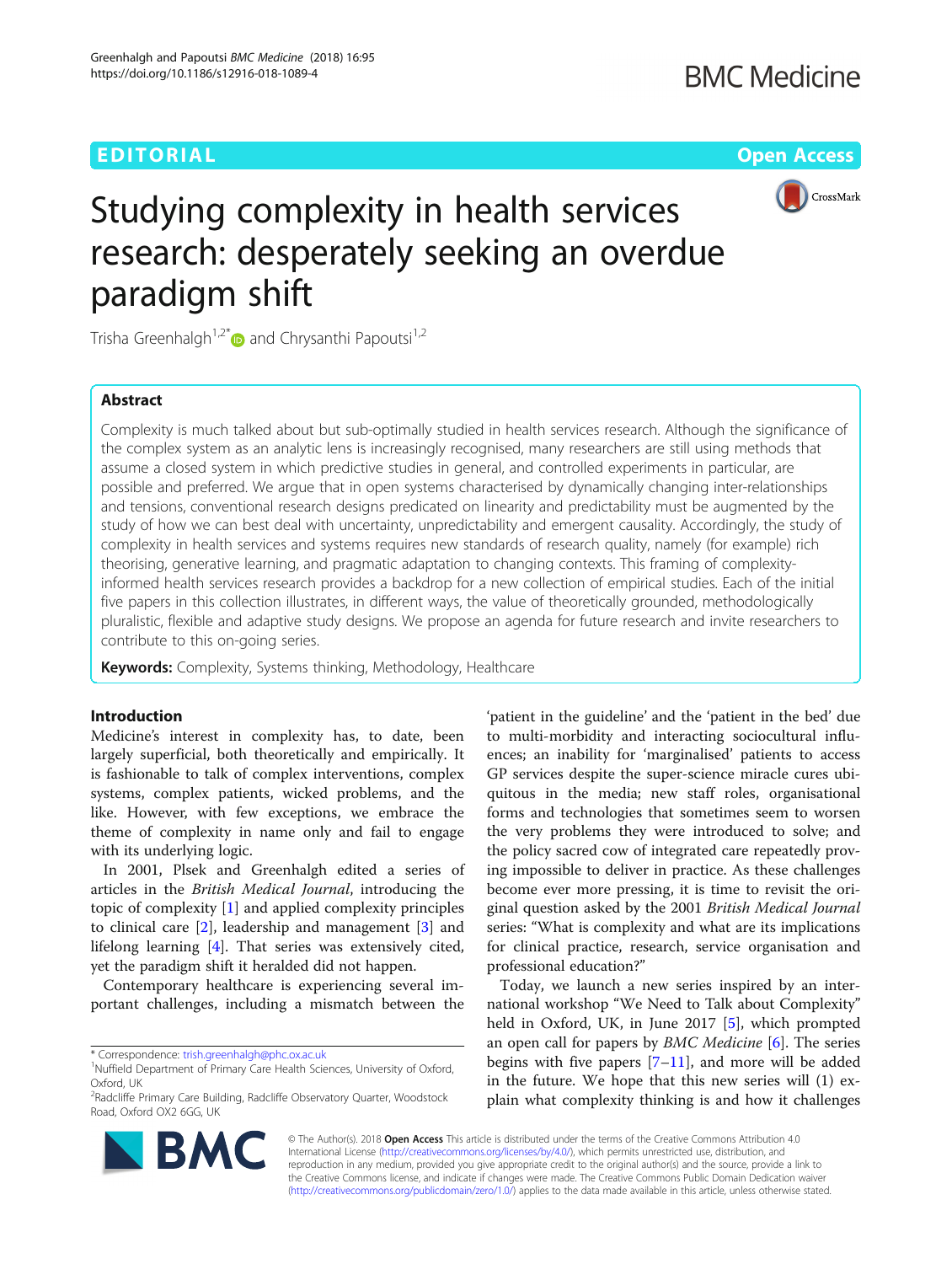some of the deeply-held assumptions held by the medical community about how the world works; (2) illustrate how complexity-informed research and scholarship can provide insights and ways forward for some of medicine's most intractable problems; and (3) outline a future research agenda for the study of complexity in medicine and healthcare.

## Complexity and complex systems

Complexity is described as "a dynamic and constantly emerging set of processes and objects that not only interact with each other, but come to be defined by those interactions" [\[12](#page-4-0)]. Complex systems have fuzzy boundaries; their interacting agents operate on the basis of internal rules that cannot always be predicted; and they adapt, interact and co-evolve with other systems [\[1](#page-4-0), [13,](#page-4-0) [14\]](#page-4-0). Crucially, complexity is a feature of the system(s), not merely a characteristic of interventions [[15](#page-4-0), [16\]](#page-4-0). Indeed, whether an intervention is simple (one active component, unchanging) or complex (multiple interacting components), the 'system' in which the intervention is implemented will almost invariably need to adapt in some way to accommodate it [\[15](#page-4-0), [16](#page-4-0)]. Often, a planned intervention (e.g. a multi-component public health programme that aims to prevent type 2 diabetes) and its context (e.g. a deprived, multi-ethnic inner city community with limited leisure facilities, multiple fast-food and street-food outlets, and a variety of existing faith-based community support programmes) will be inter-related and reciprocally interacting – the dancer and the dance are intertwined.

Other, less widely discussed, features of complexity are highly relevant to the study of health services and systems. The world moves quickly; baselines shift; technologies crash; actions are (variously) constrained; and certainty is elusive. The gap between the evidence-based ideal and the political and material realities of the here-and-now may be wide. Decisions must be made on the basis of incomplete or contested data. People use their creativity and generate adaptive solutions that make sense locally. The articulations, workarounds and muddling-through that keep the show on the road are not footnotes in the story, but its central plot. They should be carefully studied and represented in all their richness.

These core characteristics of complex systems suggest that the randomised controlled trial (in which the effects of context are 'controlled for') will address only a fraction of the unanswered questions relating to healthcare organisations and systems [[12,](#page-4-0) [13](#page-4-0), [17\]](#page-4-0). Because the system is dynamic (turbulent, even), the conventional scientific quest for certainty, predictability and linear causality must be augmented by the study of how we can best deal with uncertainty, unpredictability and generative causality. For this, we need research designs and

methods that foreground dynamic interactions and emergence – most notably, in-depth, mixed-method case studies that can act as concrete, context-dependent exemplars, including powerful ethnographic narratives paying attention to interconnectedness and incorporating an understanding of how systems come together as a whole from different perspectives [\[12](#page-4-0), [18](#page-4-0)].

The original Medical Research Council (MRC) framework for the development and testing of complex interventions, published in 2001, defined these as consisting of multiple components acting independently and inter-dependently, in such a way that made it difficult to identify the 'active ingredient' [[19\]](#page-5-0). This early guidance proposed a structured approach to developing such interventions and upheld the randomised controlled trial as the gold standard for testing them. An update to the MRC framework in 2008 [[20\]](#page-5-0) extended the definition of complexity to include the degree of behavioural change and level of organisational involvement required to implement the intervention, the level of variability of outcomes and the degree of intervention flexibility needed. Another update in 2015 [[21\]](#page-5-0) highlighted the importance of non-linearity and iterative local tailoring, and placed substantially more emphasis on the need for non-experimental, mixed methods and process-based approaches for studying such phenomena.

The MRC's approach to complexity has thus shifted considerably – both in terms of where the complexity is assumed to lie (from the intervention to the system to the interaction between the two) and in relation to how best to study it (from the randomised controlled trial atop an assumed hierarchy of evidence to a genuinely pluralistic approach that gives appropriate weight to real-world case studies). The MRC's latest position introduces (although does not consistently uphold) an underlying philosophical shift from a conventional Newtonian (linear, cause-effect) perspective to a systems perspective that embraces non-linear causality (Table [1\)](#page-2-0). However, many research funders, principal investigators and journal editors remain wedded to the intervention-focused approach to complexity as originally mooted by the MRC. Unfortunately, 'complexity research' has come to be equated in some circles with a highly standardised sequence of developing a structured, multi-component intervention, testing it in a randomised controlled trial and following a somewhat formulaic and prescriptive approach to implementation [\[13](#page-4-0), [22](#page-5-0)–[24\]](#page-5-0).

It is time we faced the irony of this situation. There are no universal solutions to the challenges of complex health systems, nor is there a set of universal methods that will bring us closer to the truth. Research protocols consisting entirely of pre-ordained work packages arranged around a boxes-and-arrows diagram accompanied by tight milestones and timelines may be the stuff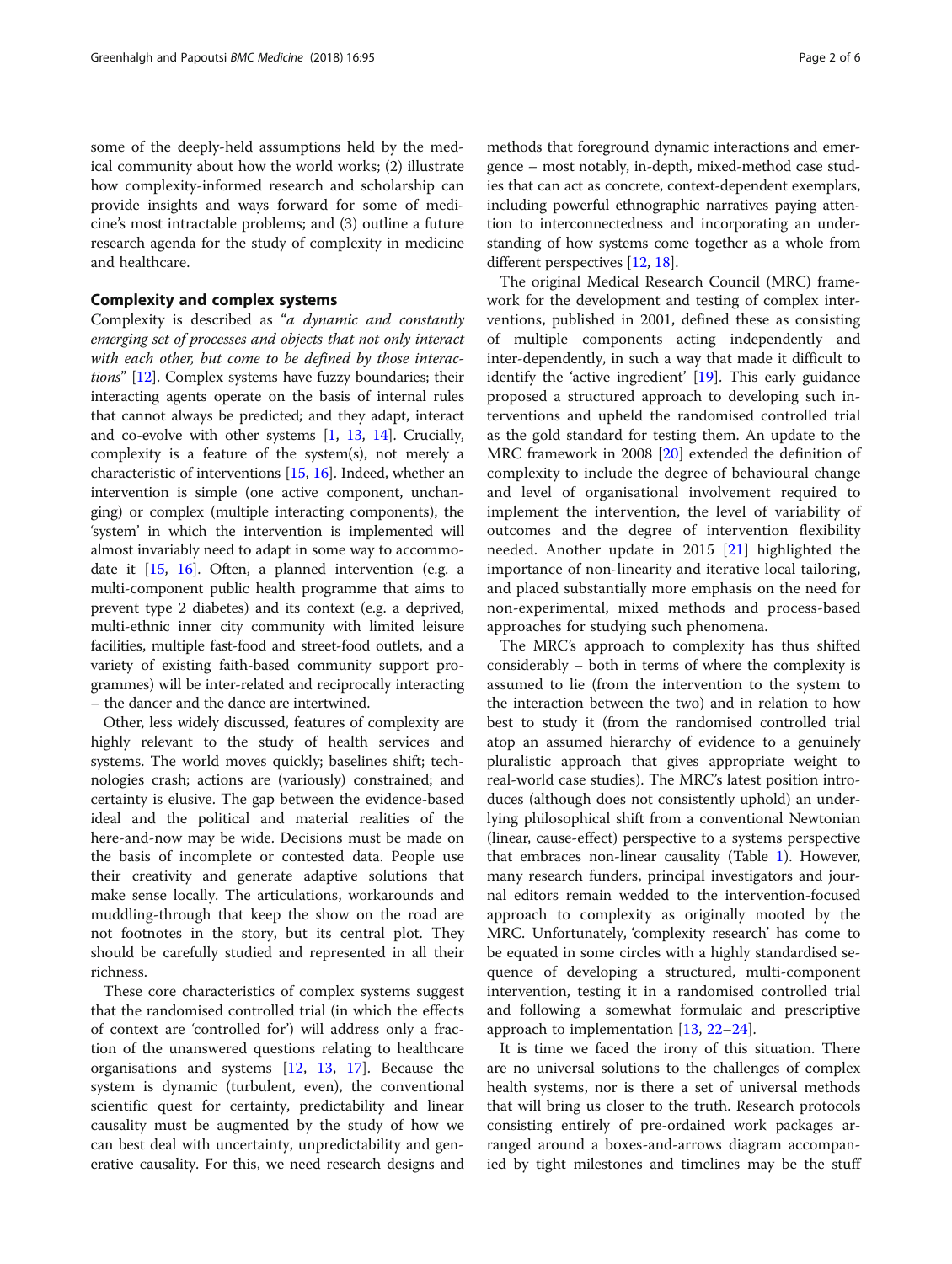|                                     | Traditional approach                                                                                                                                   | New paradigm (complexity-informed) approach                                                                                                                                                                                                                                 |
|-------------------------------------|--------------------------------------------------------------------------------------------------------------------------------------------------------|-----------------------------------------------------------------------------------------------------------------------------------------------------------------------------------------------------------------------------------------------------------------------------|
| Goal of research                    | Establishing the truth, universal and enduring;<br>finding solutions to well-defined problems                                                          | Exploring tensions; generating insights and wisdom;<br>exposing multiple perspectives; viewing complex<br>systems as moving targets                                                                                                                                         |
| Assumed model of causality          | Linear, cause-and-effect causality (perhaps<br>incorporating mediators and moderators)                                                                 | Emergent causality: multiple interacting influences<br>account for a particular outcome but none can be<br>said to have a fixed 'effect size'                                                                                                                               |
| Typical format of research question | "What is the effect size of the intervention on<br>the predefined outcome, and is it statistically<br>significant?"                                    | "What combination of influences has generated this<br>phenomenon? What does the intervention of interest<br>contribute? What happens to the system and its actors<br>if we intervene in a particular way? What are the<br>unintended consequences elsewhere in the system?" |
| Mode of representation              | Attempt to represent research in one<br>authoritative voice                                                                                            | Attempt to illustrate the plurality of voices inherent in<br>the research and phenomena under study                                                                                                                                                                         |
| Good research is characterised by   | Methodological 'rigour', i.e. strict application of<br>structured and standardised design, conventional<br>approaches to generalisability and validity | Strong theory, flexible methods, pragmatic adaptation<br>to emerging circumstances, contribution to generative<br>learning and theoretical transferability                                                                                                                  |
| Purpose of theorising               | Disjunctive: simplification and abstraction;<br>breaking problems down into analysable parts                                                           | Conjunctive: drawing parts of the problem together<br>to produce a rich, nuanced picture of what is going<br>on and why                                                                                                                                                     |
| Approach to data                    | Research should continue until data collection<br>is complete                                                                                          | Data will never be complete or perfect; decisions<br>often need to be made in situations of incomplete<br>or contested data                                                                                                                                                 |
| Analytic focus                      | Dualisms: A versus B; influence of X on Y                                                                                                              | Dualities: inter-relationships and dynamic tensions<br>between A, B, C and other emergent aspects                                                                                                                                                                           |

<span id="page-2-0"></span>**Table 1** Traditional versus new paradigm approaches to researching health services and systems

that funding panels' dreams are made of, but when the focus of inquiry is the health system, such approaches are – almost by definition – less likely to generate meaningful findings than studies which engage pragmatically with the multiple uncertainties involved and offer a flexible and emergent approach to exploring them.

## Understanding complexity in health systems: International perspectives

The initial five articles in this series report on studies of healthcare delivery and health systems. The empirical topics are diverse; they cover mental health services, respiratory conditions, medicines management, hospital-based rapid response teams, system-level accreditation mechanisms and digital health solutions (such as video consultations, assisted living technologies and remote monitoring).

In the first paper, Braithwaite et al. [\[7\]](#page-4-0) challenge traditional thinking on implementation science as based, to a greater or lesser extent, on linear and mechanistic ('pipeline') models of knowledge translation. Drawing on systems thinking in social and organisational science, the authors discuss how implementation can be understood as an emergent and dynamic process. To achieve system-level change, complexity-informed approaches to implementation would need to depart from a narrow focus on intervention fidelity to embrace effective adaptation and tailoring to context, working closely with local stakeholders, and viewing implementation as an iterative, recursive and long-term process. Taking the example of two large-scale system transformations in Australia (implementation of rapid response systems and introduction of quality standards for health services accreditation), the paper argues that quality and safety improvement can be achieved by 'attending to' rather than trying to 'control for', complexity.

Wolpert and Rutter [[8\]](#page-4-0) address what is often seen as the cornerstone of evaluation and improvement – routinely collected quantitative datasets. Their paper raises important questions about the value and usefulness of such datasets with regards to measuring and representing change in complex health systems. As the authors argue, quantitative datasets invariably contain Flawed, Uncertain, Proximate and Sparse (FUPS) data, which either become over-interpreted (leading to unwarranted conclusions) or end up being dismissed as incomplete and unreliable. The authors propose a third option, namely to embrace FUPS datasets – warts and all – as a key contributor in the change effort, recognising that, whilst they cannot fully capture the complex world they represent, they still have the potential to expose issues for interrogation, act as sensitising devices for developing understanding and mobilise uncomfortable knowledge. The paper includes an important list of principles for analysing and facilitating discussion on the basis of FUPS data, illustrating these through an empirical example in UK child mental healthcare.

Greenhalgh et al.'s [\[10](#page-4-0)] article addresses complexity as manifested in technological innovation. Drawing on an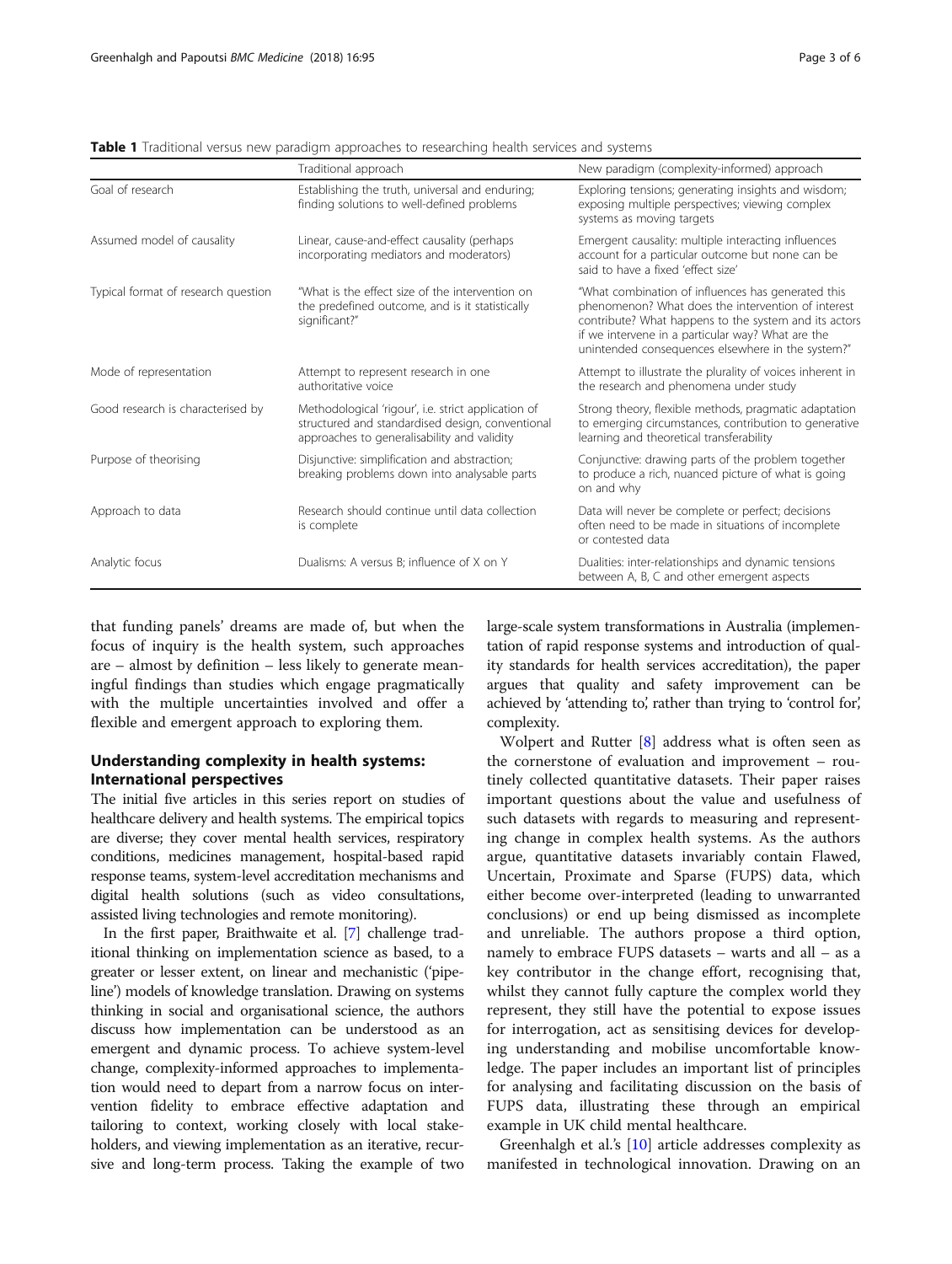extensive empirical dataset from six contrasting case studies of technology-supported change in health and social care, they present an evidence-based, theory-informed, and pragmatic framework to explain the Non-adoption or Abandonment of technology by individuals and difficulties achieving Scale-up, Spread and Sustainability (NASSS) in organisations [[25\]](#page-5-0). The NASSS framework embraces multiple levels of analysis to help predict and evaluate programme success. Technology failures, partial successes and unanticipated problems are explained by teasing out the multiple aspects of complexity across interacting domains, including the condition, technology, value proposition, adopter system, organisation, wider context and temporal change. The discussion section includes recommendations for both reducing the complexity of a technology-supported change programme and 'running with' aspects of complexity that cannot be reduced.

Long et al.  $[9]$  $[9]$  offer a perspective of how to engage with complexity in practice, based on synergies between complexity theory and pragmatist philosophy. These authors depict pragmatism as a way of prioritising actionable knowledge linked to its contexts of use and suited to address practical questions. Their analysis draws on a 3-year project aimed at developing simulation models to provide strategic decision support for senior leaders in a large public mental health service in Australia. Through a study of simulation modelling to support service implementation and evaluation, they illustrate how complexity theory and pragmatism can be used as complementary approaches to guide and iteratively enhance understanding. Their analysis focuses primarily on the role of agency (that is, human initiative and action), emergent outcomes (things that happen as a result of multiple unfolding events and phenomena), continuous learning and adaptive use of methods. This paper also questions prevailing assumptions about complexity and suggests there is a need to further explore its philosophical and epistemological underpinnings.

Reed et al. [[11\]](#page-4-0) respond to the call for complexity-informed approaches in healthcare by synthesising learning from an extensive programme of improvement initiatives in the UK. Their contribution introduces the empirically-driven and theory-supported framework on Successful Healthcare Improvement From Translating Evidence (SHIFT-Evidence). Through analytical auto-ethnography and grounded theory analysis on data collected across 22 quality improvement projects over a 5-year period, the authors foreground the emergent behaviour of complex systems and the iterative, adaptive nature of change. Their analysis discusses tensions in embedding evidence-based practices against local constraints ('acting scientifically and pragmatically'), the importance of recognising and appreciating the complexity

of systemic issues ('embracing complexity'), and the need to facilitate commitment and engagement from important stakeholders ('engaging and empowering'). These three principles are illustrated in two examples of improvement projects in community-acquired pneumonia and medicines management. Grounded in the practical reality of healthcare improvement, the SHIFT-Evidence framework is also accompanied by 12 'simple rules' to guide evidence translation.

The articles included in this collection illustrate the value of iterative research approaches that are theoretically grounded, methodologically pluralistic, flexible and ecologically focused. They adopt a range of approaches to produce grounded explanations of what happened when someone attempted to achieve change in a complex, fast-changing healthcare environment. None of the papers offers simple solutions, predictive tools or universal formulae (though some submissions that were rejected from this call did purport to 'solve' complexity in this way). This series builds on the creative work of other research teams who have taken a nuanced and theory-informed approach to the study of complexity in healthcare - for example, Dixon-Woods et al. [\[26\]](#page-5-0) on ex-post theorising of patient safety initiatives, Nugus et al. [\[27](#page-5-0)] on integrated care in the emergency department, and Lanham et al. [\[28\]](#page-5-0) on scale-up and spread in healthcare.

All these studies engage, in different ways, with what Tsoukas has called 'conjunctive theorising', that is, avoiding the temptation to simplify and abstract (an approach which Tsoukas calls 'disjunctive theorising'), towards an approach to theory that generates rich pictures of complex phenomena by drawing together different kinds of data from multiple sources [[29\]](#page-5-0). Conjunctive theorising, proposes Tsoukas, is characterised by an open-world ontology (viewing the world as subject to multiple interacting influences, and recognising that it serves no useful analytic purpose to strip away these layers of influence in artificial simplifications), a performative epistemology (that is, a focus on real-world action and on what becomes possible through action), and a poetic praxeology (that is, a way of writing up case studies that values descriptive detail, apt metaphor and narrative coherence).

The case studies in this series suggest a number of high-level themes that could be explored further in future research calls. First, new research could address the general proposal that the health services research community should embrace a richer and more diverse methodological repertoire when researching complex systems. How, specifically, might that methodological repertoire be extended? Second, new research could respond to Tsoukas' call for a retreat from simplification and abstraction, and explore how conjunctive theorising could extend the possibilities of the mixed-method case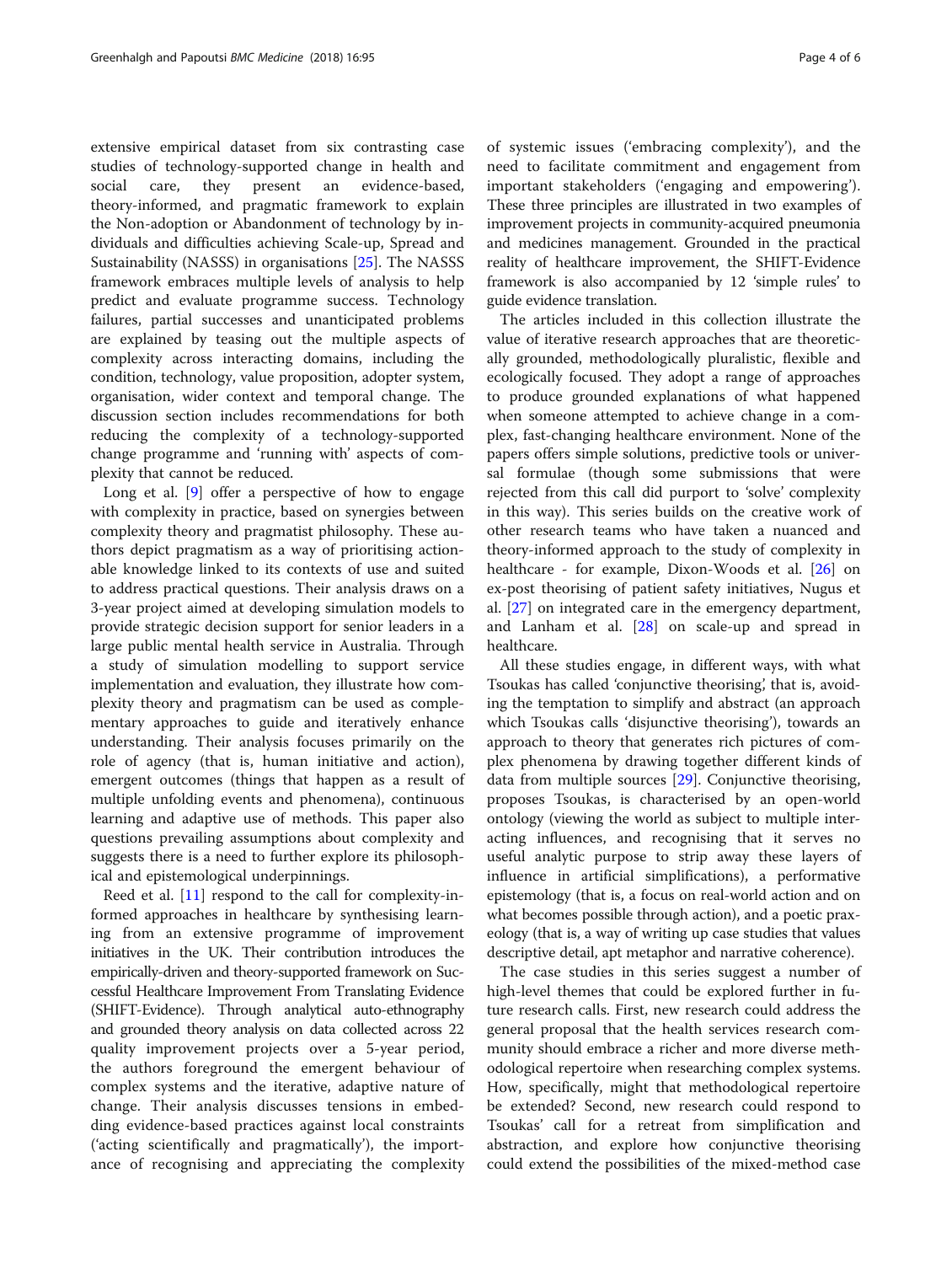<span id="page-4-0"></span>study [\[29\]](#page-5-0). Third, research in real-world settings could generate new ways of working productively with imperfect (FUPS) data [8]. Fourth, as Long et al. [9] have shown, there is much potential still to be explored in relation to the use of simulation modelling in the study of complexity in healthcare. Finally, we need to put more effort into developing theory-driven and empirically focused frameworks that can guide implementation and evaluation from a complexity perspective [10, 11].

## Conclusion

Law and Mol were right to suggest that "We need other ways of relating to complexity, other ways for complexity to be accepted, produced, or performed" [\[30](#page-5-0)]. As researchers, clinicians and lifelong learners, we need to develop capability and capacity to handle the unknown, the uncertain, the unpredictable and the emergent [4]. In other words, we need to develop a 'systems mindset' that recognises changing interrelationships between parts of the system (or even what constitutes a system at any given time) and adapts to unexpected change [\[31](#page-5-0)]. Complexity science will not provide a simple fix for the inherent tensions and paradoxes in contemporary health systems, but it will allow us to focus on – and begin to research – uncomfortable knowledge, to negotiate good compromises and to embrace creative, reflexive and collaborative ways of working and thinking. The organising vision behind complexity-informed healthcare research needs to encompass "a commitment to engage in disagree-ments" [[32](#page-5-0)], making sure that we remain critical about our assumptions and methods. We invite readers to share this commitment by continuing to contribute to this thematic collection. Submissions are open until June 30, 2019.

#### Acknowledgements

The authors would like to thank all participants in the "We Need to Talk about Complexity" workshop held in June 2017 at Green Templeton College, Oxford. We are also grateful to our colleagues who helped organise the workshop: Sara Shaw, David Humphreys, Keith Ruddle, Sue Drakes, Ruth Loseby, Jill Fardon, Ellie Morgan-Jones and Linnemore Jantjes-Robertson.

#### Funding

TG is part-funded by the National Institute for Health Research (NIHR) Biomedical Research Centre, Oxford, grant BRC-1215-20008 to the Oxford University Hospitals NHS Foundation Trust and the University of Oxford. CP is partly supported by an Academy of Medical Sciences Health of the Public 2040 award, and part-funded by the Wellcome Trust (HOP001\1049). This series was inspired by a workshop hosted and sponsored by Green Templeton College in Oxford, UK.

#### Authors' contributions

The two authors contributed equally to drafting, editing and revising the manuscript. They have both read and approved the final version.

#### Authors' information

TG is an internationally recognised academic in primary healthcare and trained as a GP. As a Professor of Primary Care Health Sciences at the University of Oxford, she leads a programme of research at the interface between social sciences and medicine, with strong emphasis on the organisation and delivery of health services. Her research seeks to celebrate and retain the traditional and humanistic aspects of medicine, while also

embracing the unparalleled opportunities of contemporary science and technology to improve health outcomes and relieve suffering. CP is a health services researcher at the Nuffield Department of Primary Care Health Sciences. Her research interests lie in the interdisciplinary study of digital health and innovation, in the complex reconfiguration of health services to support groups such as older people and young adults, and in the use of technology and artificial intelligence to manage patient safety. She has methodological interests in the use and development of qualitative and realist approaches in evidence synthesis and evaluation.

#### Competing interests

The authors declare that they have no competing interests.

### Publisher's Note

Springer Nature remains neutral with regard to jurisdictional claims in published maps and institutional affiliations.

### Received: 23 May 2018 Accepted: 1 June 2018 Published online: 20 June 2018

#### References

- 1. Plsek PE, Greenhalgh T. Complexity science the challenge of complexity in health care. BMJ. 2001;323(7313):625–8.
- 2. Wilson T, Holt T, Greenhalgh T. Complexity and clinical care. BMJ. 2001; 323(7314):685–8.
- 3. Plsek PE, Wilson T. Complexity, leadership, and management in healthcare organisations. BMJ. 2001;323(7315):746–9.
- 4. Fraser SW, Greenhalgh T. Complexity science coping with complexity: educating for capability. BMJ. 2001;323(7316):799–803.
- 5. Greenhalgh T. Blog post: we need to talk about. Complexity. 2017; [http://](http://www.gtc.ox.ac.uk/whats-on-calendar/lectures-seminars/complexity-workshop.html) [www.gtc.ox.ac.uk/whats-on-calendar/lectures-seminars/complexity](http://www.gtc.ox.ac.uk/whats-on-calendar/lectures-seminars/complexity-workshop.html)[workshop.html](http://www.gtc.ox.ac.uk/whats-on-calendar/lectures-seminars/complexity-workshop.html). Accessed 16 May 2018
- 6. Greenhalgh T, Papoutsi C. Understanding complexity in health systems: international perspectives 2017. [https://bmcmedicine.biomedcentral.com/](https://bmcmedicine.biomedcentral.com/articles/collections/complexity) [articles/collections/complexity.](https://bmcmedicine.biomedcentral.com/articles/collections/complexity) Accessed 16 May 2018.
- 7. Braithwaite J, Churruca K, Long JC, Ellis LA, Herkes J. When complexity science meets implementation science: a theoretical and empirical analysis of systems change. BMC Med. 2018;16:63.
- 8. Wolpert M, Rutter H. Using flawed, uncertain, proximate and sparse (FUPS) data in the context of complexity: learning from the case of child mental health. BMC Med. 2018; <https://doi.org/10.1186/s12916-018-1079-6>.
- 9. Long KM, McDermott F, Meadows GN. Being pragmatic about healthcare complexity: our experiences applying complexity theory and pragmatism to health services research. BMC Med. 2018; [https://doi.org/10.1186/s12916-](https://doi.org/10.1186/s12916-018-1087-6) [018-1087-6](https://doi.org/10.1186/s12916-018-1087-6).
- 10. Greenhalgh T, Wherton J, Papoutsi C, Lynch J, Hughes G, A'Court C, Hinder S, Procter R, Shaw S. Analysing the role of complexity in explaining the fortunes of technology programmes: empirical application of the NASSS framework. BMC Med. 2018;16:66.
- 11. Reed JE, Howe C, Doyle C, Bell D. Simple rules for evidence translation in complex systems: a qualitative study. BMC Med. 2018; [https://doi.org/10.](https://doi.org/10.1186/s12916-018-1076-9) [1186/s12916-018-1076-9](https://doi.org/10.1186/s12916-018-1076-9).
- 12. Cohn S, Clinch M, Bunn C, Stronge P. Entangled complexity: why complex interventions are just not complicated enough. J Health Serv Res Policy. 2013;18(1):40–3.
- 13. Braithwaite J, Churruca K, Ellis LA, Long J, Clay-Williams R, Damen N, Herkes J, Pomare C, Ludlow K. Complexity Science in Healthcare-Aspirations, Approaches, Applications and Accomplishments: A White Paper. Sydney: Macquarie University; 2017.
- 14. Greenhalgh T. How to implement evidence-based healthcare. Oxford: Wiley; 2017.
- 15. Shiell A, Hawe P, Gold L. Complex interventions or complex systems? Implications for health economic evaluation. BMJ. 2008;336(7656):1281–3.
- 16. Hawe P, Shiell A, Riley T. Theorising interventions as events in systems. American J Commun Psychol. 2009;43(3–4):267–76.
- 17. Marchal B, Westhorp G, Wong G, Van Belle S, Greenhalgh T, Kegels G, Pawson R. Realist RCTs of complex interventions – an oxymoron. Soc Sci Med. 2013;94:124–8.
- 18. Flyvbjerg B. Five misunderstandings about case-study research. Qual Inq. 2006;12(2):219–45.